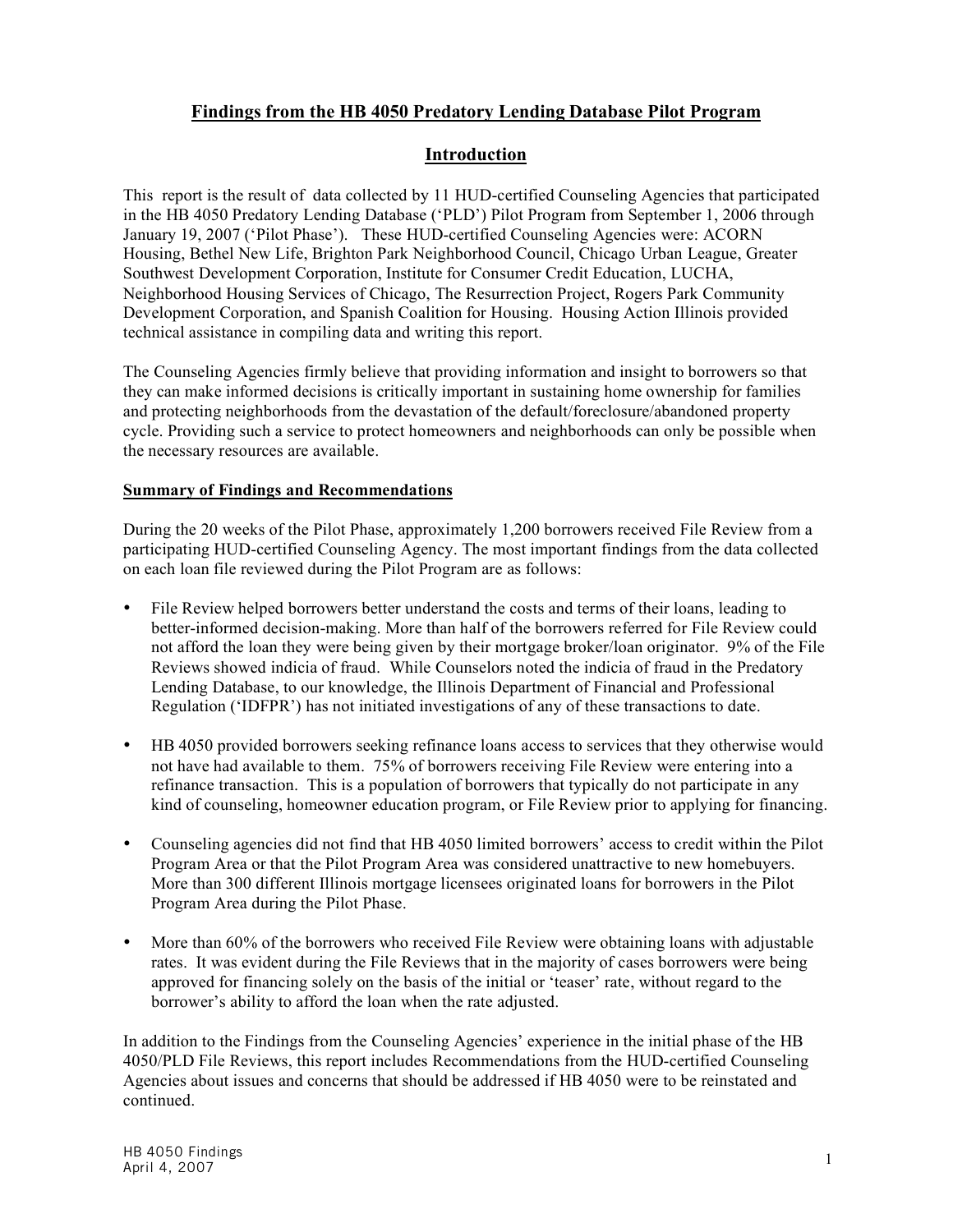# **Findings**

### **1. File Review helped borrowers better understand the costs and terms of their loans, leading to better-informed decision-making.**

### *Background:*

During the 20 weeks of the Pilot Phase, approximately 1,200 borrowers received File Review from a participating HUD-certified Counseling Agency. These 20 weeks included the six weeks (pre-Thanksgiving to New Years) that are traditionally the least active business weeks of the real estate and mortgage lending industries.

The 11 participating HUD-certified Counseling Agencies were staffed by 41 individual counselors who were trained and available to provide the File Review. All borrowers referred for File Review were able to schedule and complete the File Review with a participating HUD-certified Counseling Agency within the 10-day statutory time frame. There were no documented delays in the closing of loans because of a lack of counselors or delays in providing the File Review. From this perspective, HB 4050 had no adverse effect on either the mortgage lending or real estate sales processes. Delays in closings were typically caused by Loan Originators entering inadequate or incorrect information into the PLD, by Loan Originators changing the terms of the loans and thus triggering a 're-counseling File Review', or by borrowers' failure to schedule and complete a File Review session.

As part of the File Review, the staff of the participating HUD-certified Counseling Agencies entered data into the PLD regarding 12 'recommendations' specified in the statute for each loan file. These recommendations were based on the counselor's judgment regarding the borrower's level of understanding of the loan transaction; the 'affordability' of the loan; whether the loan was 'market rate' or above; whether the verbal information provided to the borrower by the Loan Originator matched the documentation and disclosures provided to the borrower; and whether information about the borrower's income and expenses entered into the PLD by the Loan Originator matched the information about income and expenses that the borrower provided to the HUD-certified Counseling Agency during the File Review. The HUD-certified Counseling Agencies were required by statute to make a judgment about the borrower's level of understanding of the loan transaction and whether there was any evidence of fraudulent behavior on the part of the lender, and to enter those recommendations into the PLD as well.

From the inception of HB 4050, the Illinois Department of Financial and Professional Regulation (IDFPR), the state administrative agency tasked with implementation of HB 4050, refused the HUDcertified Counseling Agencies' repeated requests to provide guidance or definitions of the terms in the administrative rules – terms such as 'affordability', 'market rate', 'fraud' etc. In the absence of any guidance or direction from IDFPR, the participating agencies discussed and agreed upon definitions of terms that would be used in responding to the required questions, as follows:

- "Above Market Rate" The agencies agreed that any loan that had an interest rate that was in excess of the FNMA 30-year/60-day delivery rate plus 300 Basis Points would be considered 'above market rate'. For the Pilot Phase, the 'market rate' under this definition ranged from 8.95% to 9.36%, with the average rate during the Pilot Phase being 9.186%.
- "Cannot afford the loan" The agencies agreed that any loan that resulted in a total 'Debt to Income' ratio ('DTI') of more than 45% would be considered 'unaffordable'. DTI is calculated by dividing the total gross household income (on either an annual or a monthly basis) by the sum of the total payments due (monthly or annually) for housing expense (principal, interest, taxes, insurance, mortgage insurance, condo fees) plus other obligations (minimum payments on revolving credit, installment payments, child care expenses, tuition).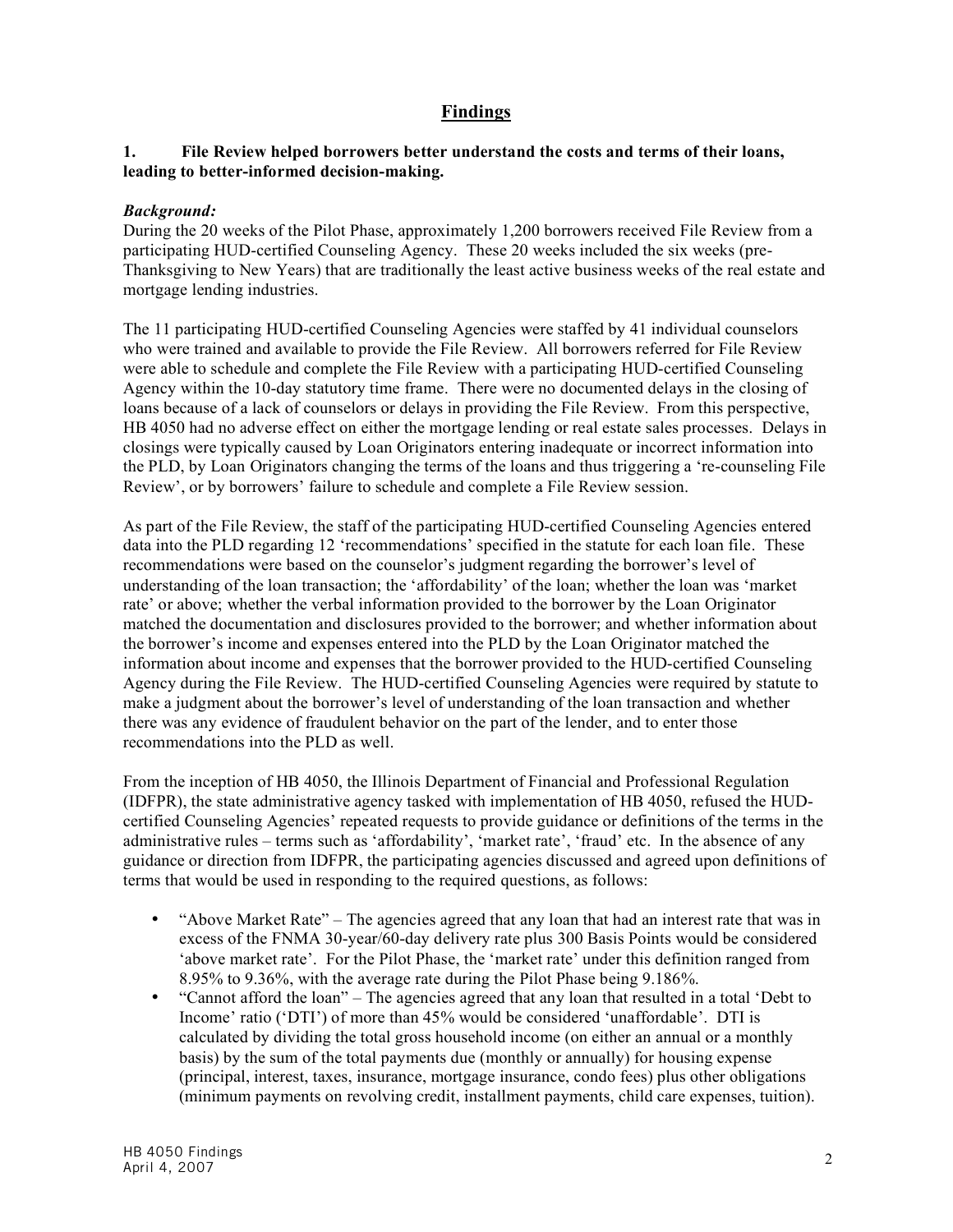- "Precipitously close to not being able to afford the loan" The agencies agreed that any loan that resulted in a total DTI ratio (as calculated above) of 40% to 45% would be deemed 'precipitously close' to being unaffordable.
- IDFPR also refused to define or provide guidance on the definition of 'fraud' or 'indicia of fraud', and the determination of either fraud or indicia of fraud was left to the judgment of the individual housing counselor that performed the File Review.

## *Compilation of the Recommendations from all the File Reviews yielded the following conclusions:*

- *More than half of the borrowers receiving File Review received the recommendation "Cannot afford the loan." or "Precipitously close to not being able to afford the loan,"* meaning that they were applying for a loan that put them at high risk for failure, default and foreclosure.
- *38% of borrowers had Debt-to-Income (DTI) ratios in excess of 50% of gross income*, meaning that these borrowers would be spending at least 62% of their 'take home' income on their housing expense, leaving very little monthly income for utilities, food, transportation, and other necessities.
- *Only 12% of all the File Reviews resulted in the recommendation that there were 'No Issues' with the loan*. 'No Issues' meant that the information entered by the Loan Originator matched the information verified by the HUD-certified Counseling Agency; there were no indicia of fraud; that the borrower appeared to understand the transaction; that the loan had a 'market rate'; and that it was 'affordable'.
- *22% of all loans were determined to be "Above Market Rate."* During a period when interest rates were relatively low (fixed rates in the 6.1% to 6.4% range for first mortgages for home purchase or refinance), 22% of borrowers were receiving loans that had rates that exceeded the 'market rate' as defined by the agencies – loans with interest rates in excess of the 'market rate' average of 9.186%. Another 55% of borrowers were receiving loans with interest rates that were at least 1.5% higher than the conventional first mortgage rates during the Pilot Phase (*i.e.*, rates of 7.99% and above). With higher rates of interest translating into higher monthly mortgage payments, coupled with 'unaffordable' DTI ratios noted above, these borrowers presented a picture that had a very high potential for mortgage default/failure and foreclosure in the not-distant future.
- *9% of the loans reviewed contained indicia of fraud.* Despite receiving notice of the suspected fraud and having this recommendation entered into the PLD, to our knowledge IDFPR has not initiated investigations of any of these transactions to date.
- *9% of all loans reviewed contained either discrepancies between the information entered into the database by the loan originator and the information presented verbally to the borrower or evidence that borrower "did not understand the loan."* Mortgage loans are complicated transactions and the proliferation of new varieties of mortgage products in the market can create confusion. Borrowers tend to trust what they are told by their loan originator and do not understand what is written in the voluminous disclosures given to them.
- *The overwhelming majority of borrowers who were receiving adjustable-rate loans were surprised when the HUD-certified Counseling Agency informed them that they were receiving an adjustable-rate loan and not a loan with a fixed rate for the entire term of the loan.* In every case where borrowers were surprised to be told they were receiving an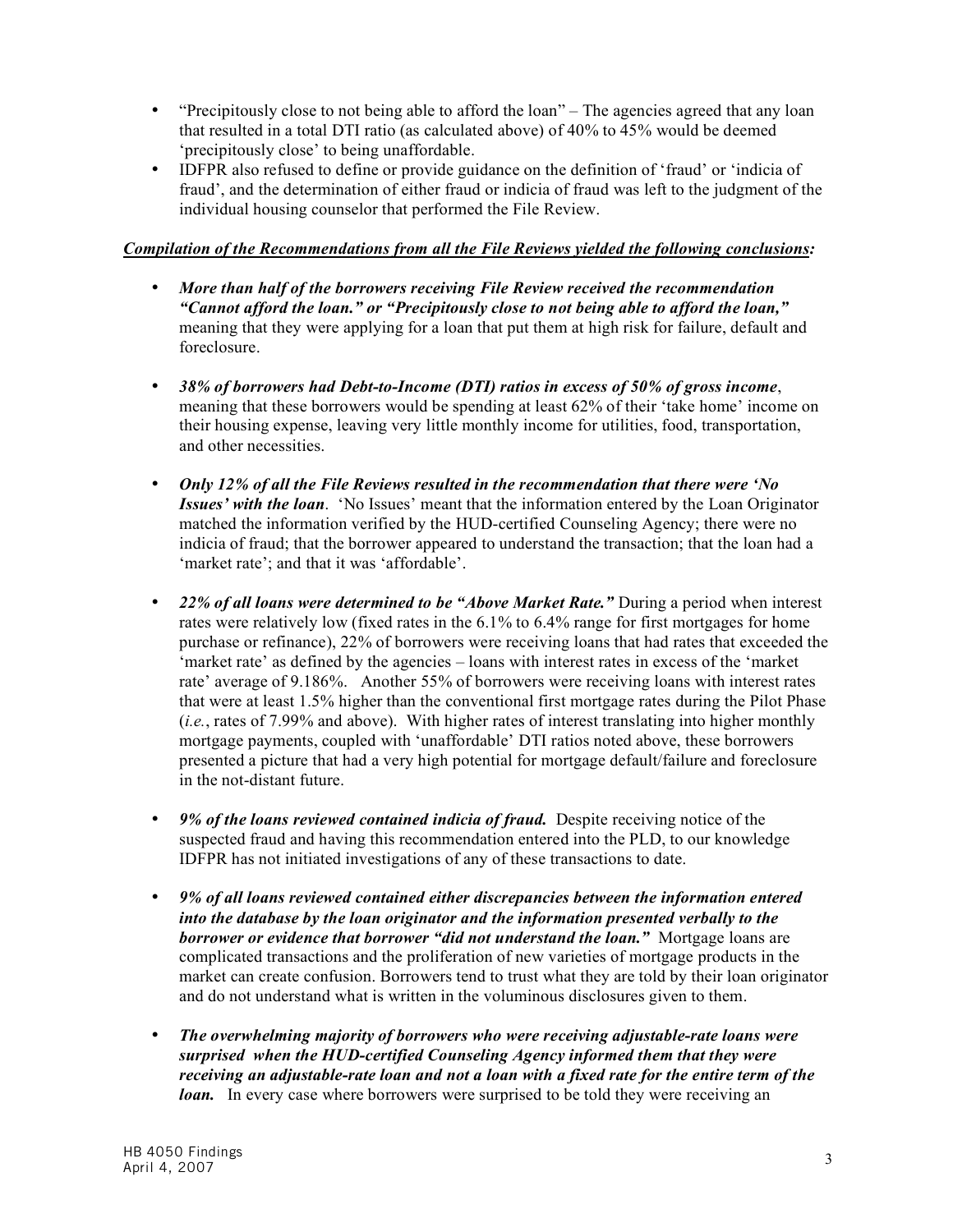adjustable rate loan, the Loan Originator had told the borrower that the rate was 'fixed' but neglected to mention that the term for which the rate was 'fixed' was limited to 12 to 36 months. Truth in Lending Act (TILA) disclosures do not adequately disclose this to the unsophisticated borrower. Additionally, borrowers often operate under the mistaken presumption that their loan originator has an obligation to obtain the best loan and interest rate for them. Most borrowers also did not understand that they were being charged substantial fees/costs for the loan.

• *Some Loan Originators or Mortgage Brokers required borrowers to bring a \$300 fee to the Broker or Originator prior to scheduling the File Review, in violation of the statute.* The statute specifically requires the Broker or Originator to pay for the File Review. In numerous cases, the Broker/Originator required the borrower to pay the File Review fee to the Broker/Originator who would then in turn issue a check to the Counseling Agency from their business account creating the appearance that the Broker/Originator was paying the fee. This was a direct violation of the statute. When the Counseling Agencies brought this to the attention of IDFPR, they refused to investigate the complaint or to pursue disciplinary action against the licensee.

#### **2. HB 4050 provided borrowers seeking refinance loans access to services that they otherwise would not have had available to them.**

- *75% of borrowers receiving File Review were entering into a refinance transaction.* This is a population of borrowers that typically do not participate in any kind of counseling, homeowner education program, or File Review prior to applying for financing. In many cases, these same borrowers did not have the benefit of pre-purchase education before purchasing their homes, and did not understand the complexity of mortgage refinancing – specifically the nature of the loan products and fees involved.
- *Borrowers tend to trust what they are told by their Loan Originator or Mortgage Broker rather than reading and understanding what is written in the Disclosures given to them*. Based on the borrower interviews during File Review, there appeared to be relatively little concern by Loan Originators or Mortgage Brokers about the borrower's ability to afford and sustain the loan, or for whether the borrower understood the terms of the transaction. Based on the independent verification made by the housing counselors, nearly 90% of 'stated income' loans reviewed during the Pilot Program over-stated the borrower's income and thus put borrowers in jeopardy of default. In one case, when the housing counselor contacted the Broker about the overstated income in a file, the Broker proudly responded, "that is the purpose of a stated income loan – to overstate income." As noted elsewhere, the overwhelming majority of borrowers receiving adjustable-rate loans had been told that they were receiving a fixed-rate loan.

### **3. There is no conclusive evidence that HB 4050 significantly limited borrowers' access to credit within the Pilot Program Area or that the Pilot Program Area was considered unattractive to new homebuyers.**

• *More than 300 different Illinois mortgage licensees originated loans for borrowers in the Pilot Program Area during the Pilot Phase.* The diversity of licensees that originated loans in the Pilot Program Area during the Pilot Phase belies the fear and claims that the requirements of HB 4050 would end lending in the Pilot Program Area and deny borrowers access to credit.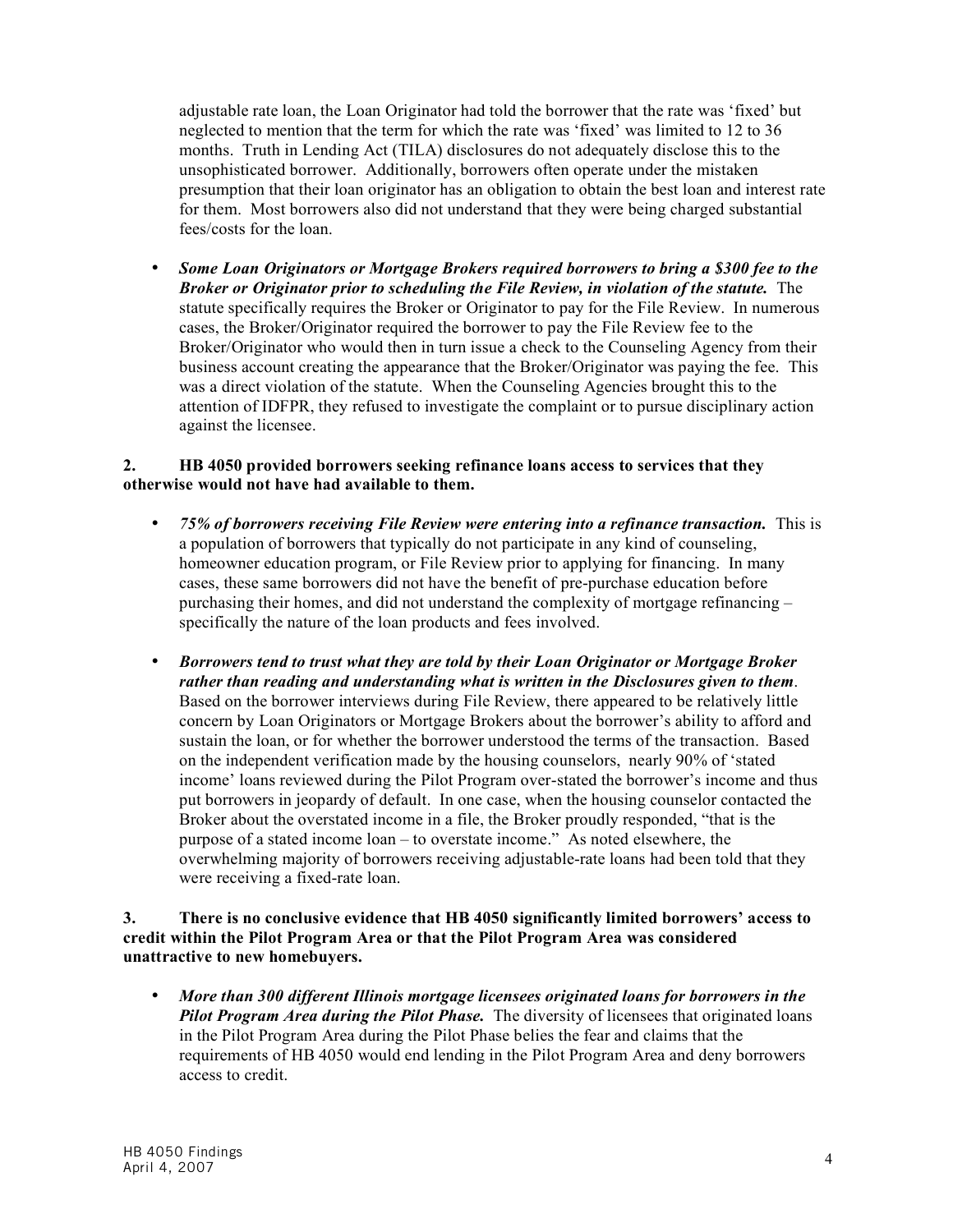- *25% of borrowers receiving File Review were purchasing homes in the Pilot Program Area.* Of the 25% of borrowers who were obtaining financing for the purchase of a home, more than 31% of these buyers were buying into the Pilot Program Area from ZIP codes and neighborhoods outside the Pilot Program Area. This indicates that the requirements of HB 4050 did not halt home purchases in the Pilot Program Area, nor did it prevent new homebuyers from choosing to purchase and move into the Pilot Area.
- *HB 4050 had no adverse effect on the real estate market.* The Pilot Phase included what is considered the slowest time of the year in the real estate industry – Thanksgiving through New Years – a period during which traditionally there is a significant decline in both home sales and mortgage originations. Also during this Pilot Phase, the mortgage and real estate industries experienced both increases in mortgage loan rates and a general 'softening' of the real estate market throughout the entire Chicago metropolitan area.

### **4. The loan products offered are typically at the discretion of the Loan Originator or Mortgage Broker, and loan underwriting does not generally take into account the borrower's ability to afford and sustain the loan.**

- *More than half of the borrowers who received File Review were obtaining loans with adjustable rates.* Based on the verification of household incomes and debts, it was evident that in the majority of cases borrowers were being approved for financing solely on the basis of the initial or 'teaser' rate, without regard to the loan's affordability when the rate adjusted. Since household income from all sources (wages, pensions, Social Security) does not rise in proportion to interest rate adjustments, nor are income sources as responsive to market forces as interest rates, it is highly unlikely that household income would sufficiently increase to cover the increased mortgage payments.
- *69% percent of File Reviews were completed for borrowers with credit scores of 620 and below*, which was one of the statutory 'triggers' for File Review. Recent years have seen a proliferation of conventionally-priced mortgage products for borrowers with credit scores below 620, but those borrowers who received File Review generally believed that a sub-prime loan was their only alternative, often because they had been told so by the Loan Originator. Many of the affordable loan products offered to first-time homebuyers and low/moderate income borrowers now use a credit score of 580 as the threshold for qualifying for a conventional rate loan; so many of these borrowers could have qualified for a more affordable loan had they been better informed about what was available to them.
- *30% of borrowers had credit scores in excess of 620*, but received File Review because their loans contained features that met other statutory 'triggers' such as: prior financing of the property within the previous 12 months; interest-only loan payments; adjustable rate loans with less than a 3-year initial rate period; 'stated income' loans (where the lender does not require independent verification of a borrowers' income); loans with prepayment penalties; loans that resulted in negative amortization and total points  $\&$  fees in excess of 5% of the loan amount.
- *Borrowers with credit scores in excess of 620 would generally have been acceptable borrowers for a more conventional and prime-rate product*, rather than the higher cost/improvident characteristic loans for which they were applying. 10% of borrowers had credit scores of 650 or above, which would generally qualify them for a conventional loan product.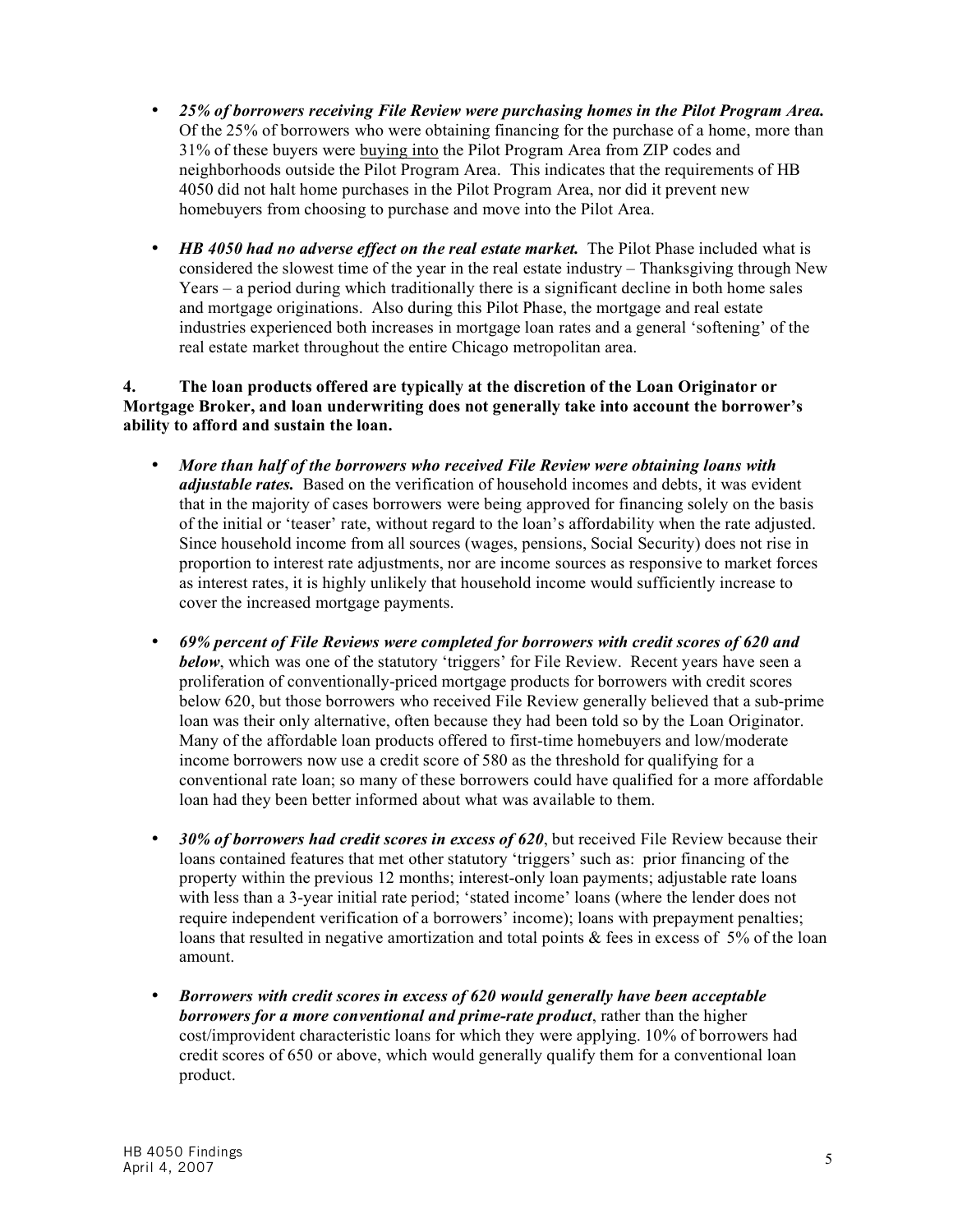## **Recommendations**

IDFPR released proposed rules for a redesigned HB 4050 Predatory Lending Database Pilot Program on March 21, 2007. IDFPR has proposed these Rules without any direct consultation with the HUDcertified Counseling Agencies that provided the File Review in the initial Pilot Phase. Pending formal comment on the rules, the HUD-certified Counseling Agencies offer the following recommendations:

**1.** *IDFPR should not move forward with an expanded program without analyzing or understanding what was learned from the initial Pilot Phase program.* During the Pilot Program, the counseling agencies entered information about individual borrowers into the Predatory Lending Database. This database was then and is now under the sole control of IDFPR. To date, there has been neither any public disclosure from either IDFPR or the State legislature regarding what was learned during the initial Pilot Program; nor any published analysis of the data collected to determine the impact of the Pilot Program on borrowers, lenders, the loan products provided, or the market.

**2.** *There is a significant lack of qualified staff among HUD-certified Counseling Agencies to implement a Pilot Program on a county-wide basis*; and there are very few HUD-certified Counseling Agencies staffed and available to provide File Review in the majority of the suburban areas of Cook County. There are currently only two HUD-certified Counseling Agencies servicing the north suburban portion of Cook County, and these agencies have a total of only 2 housing counselors.

The Woodstock Institute has estimated that implementing HB 4050 under the proposed rules would impact in excess of 19,000 loans annually. Taking into consideration the capacity of the HUDcertified Counseling Agencies in Cook County to provide File Review under the proposed rules, we estimate that a minimum of 25 new Housing Counselors will need to be hired and trained in order to provide the volume of File Review contemplated under the proposed rules – a 60% increase in counseling staff among the HUD-certified Counseling Agencies. Without sufficient staff in place to provide the File Review, the proposed program is guaranteed to fail.

**3.** *The involvement of HUD-certified Counseling Agencies in an expanded Pilot Program will depend on a demonstrated willingness on the part of IDFPR to work collaboratively in partnership with the HUD-certified Counseling Agencies.* The HUD-certified Counseling Agencies provided recommendations for program improvements to IDFPR on several occasions during the Pilot Phase. To date, IDFPR has refused to respond to or address any of those recommendations.

**3.** *IDFPR must provide more training to its Licensees before implementing an expanded renewed program.* In the initial Pilot Program, there was a lack of training for mortgage licensees. The lack of training and technical support to licensees by IDFPR resulted in mortgage licensees calling HUD-certified Counseling Agencies for advice on how to implement the requirements of HB 4050 and how to use the PLD software. In addition, the HUD-certified Counseling Agencies must be part of the training program offered to licensees, to address the misinformation and misunderstanding about the File Review process before an expanded program is implemented.

**4.** *IDFPR must create and implement a complaint process and a defined schedule of disciplinary actions to respond to issues identified during the File Review.* The HUD-certified agencies identified the lack of response from IDFPR regarding complaints of fraud and the reluctance/refusal of IDFPR to implement a standard complaint process as serious failings during the Pilot Phase. If the PLD program is to have any impact on preventing foreclosures, there must be a measure of accountability imposed on both IDFPR and its licensees. Effective enforcement action by IDFPR is a necessary component of the program if the Pilot Program is to have any meaningful impact on the predatory lending crisis.